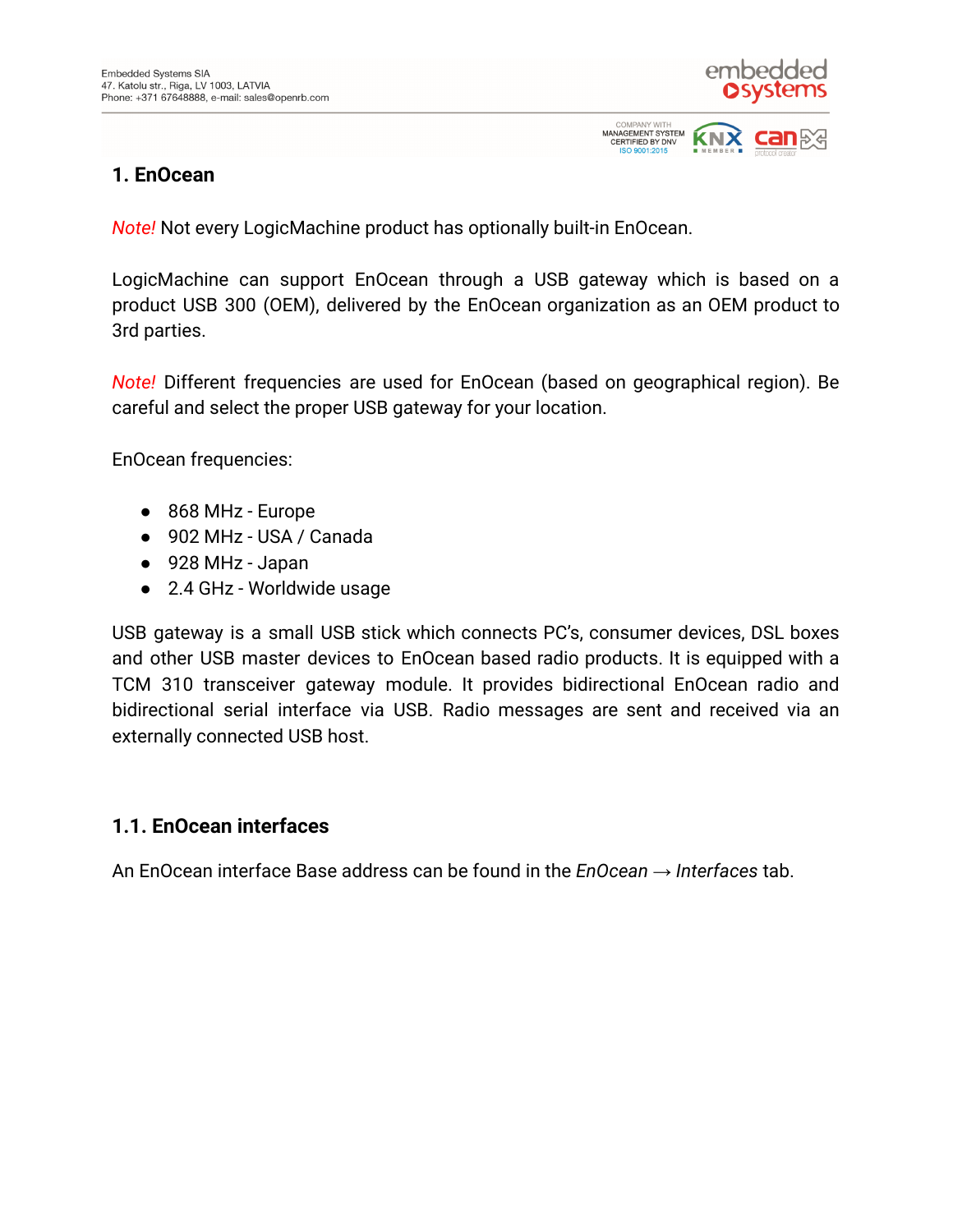| <b>Logic Machine</b><br>Neighbo |                                |         |             |            |            |                |                 |               |                  |         |
|---------------------------------|--------------------------------|---------|-------------|------------|------------|----------------|-----------------|---------------|------------------|---------|
| Reactor                         | Scripting                      | Objects | Object logs | Schedulers | Trend logs | Vis. structure | Visualization   | Vis. graphics | <b>Utilities</b> | Enocean |
| <b>Interfaces</b>               | KNX » EnOcean<br>EnOcean » KNX |         |             |            |            |                |                 |               |                  |         |
| D                               | Base address                   |         |             |            |            |                |                 |               |                  |         |
| LOCAL                           |                                |         |             |            |            |                | <b>FF85CA80</b> |               |                  |         |
|                                 |                                |         |             |            |            |                |                 |               |                  |         |

| $\overline{\phantom{a}}$<br>Rescan<br><b>Section</b> |  |
|------------------------------------------------------|--|
| Version: 20130927                                    |  |

## **1.2. EnOcean to KNX mapping**

All telegrams received from EnOcean devices appear in the *EnOcean → KNX* section.

| <b>Logic Machine</b> |           |               |               |            |                                   |                |               |                     |                  | Neighbo          |
|----------------------|-----------|---------------|---------------|------------|-----------------------------------|----------------|---------------|---------------------|------------------|------------------|
| Reactor              | Scripting | Objects       | Object logs   | Schedulers | <b>Trend logs</b>                 | Vis. structure | Visualization | Vis. graphics       | <b>Utilities</b> | <b>Enocean</b>   |
| <b>Interfaces</b>    |           | EnOcean » KNX | KNX » EnOcean |            |                                   |                |               |                     |                  |                  |
| ID                   |           | Device name   |               | Profile    |                                   |                | Interface     | Last telegram       | Mapping          |                  |
| 001B321B             |           | 2button       |               |            | 05-02-01 Rocker Switch, 2 Rocker  |                | LOCAL         | 02.01.2001 06:56:57 | 48               | $\bf \bm \omega$ |
| 00225472             |           | 4button       |               |            | 05-03-01 Rocker Switch, 4 Buttons |                | LOCAL         | 02.01.2001 06:56:59 | 扇                | Ø                |
|                      |           |               |               |            |                                   |                |               |                     |                  |                  |

|--|--|

Once some specific device has to be mapped to KNX, the corresponding row has to be clicked and the profile has to be chosen. There are all main profiles predefined in the list.

| <b>Logic Machine</b>                                                                                              |             |  |             |                                              |                                      |                                               |               |               |                  |                | Neighbours: |
|-------------------------------------------------------------------------------------------------------------------|-------------|--|-------------|----------------------------------------------|--------------------------------------|-----------------------------------------------|---------------|---------------|------------------|----------------|-------------|
| Scripting<br>Reactor                                                                                              | Objects     |  | Object logs | <b>Schedulers</b>                            | Trend logs                           | Vis. structure                                | Visualization | Vis. graphics | <b>Utilities</b> | <b>Enocean</b> | Alerts      |
| <b>Device</b><br><b>Interfaces</b><br>KNX<br>$EnOcean \gg KNX$                                                    |             |  |             |                                              |                                      |                                               |               |               |                  |                | $\times$    |
| ID                                                                                                                | Device name |  |             | Device name:                                 |                                      | 2button                                       |               |               |                  |                |             |
| 001B321B                                                                                                          | 2button     |  |             | Profile:<br>05-02-01 Rocker Switch, 2 Rocker |                                      |                                               |               |               | v                |                |             |
| 00225472                                                                                                          | 4button     |  |             |                                              |                                      | UUTUZTUZ INUCKCI UWILCH, Z INUCKCI (IHVOLCOU) |               |               |                  | ۰              |             |
|                                                                                                                   |             |  |             |                                              |                                      | 05-03-01 Rocker Switch, 4 Buttons             |               |               |                  |                |             |
|                                                                                                                   |             |  |             |                                              |                                      | 05-04-01 Key Card Activated Switch            |               |               |                  | $\equiv$       |             |
|                                                                                                                   |             |  |             |                                              |                                      | 05-10-00 Window Handle                        |               |               |                  |                |             |
|                                                                                                                   |             |  |             |                                              |                                      | 06-00-01 Single Input Contact                 |               |               |                  |                |             |
| 1 of 1 $\rightarrow$ $\rightarrow$ $\rightarrow$ $\rightarrow$<br>Ficlear             Page<br>Showing all devices |             |  |             |                                              | 07-02-01 Temperature Sensor (-40C0C) |                                               |               |               |                  |                |             |
| Version: 20130927                                                                                                 |             |  |             |                                              |                                      | 07.03.03 Temperature Censor (.30C, 10C)       |               |               |                  |                |             |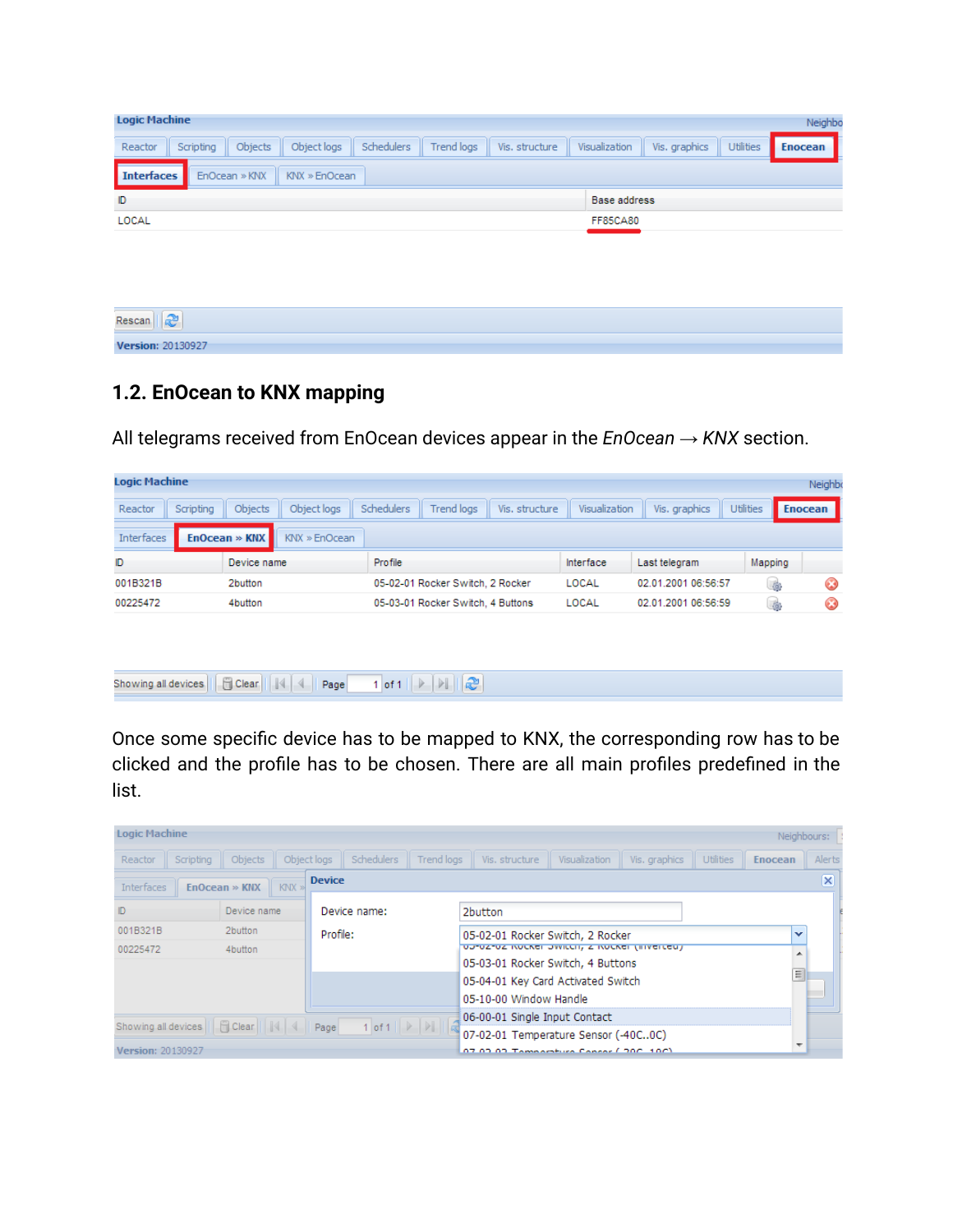Once the device profile is set, you can map functionality of the specific device to KNX group addresses by clicking on the *Mapping* icon .

| <b>Logic Machine</b>                                        | <b>Device mapping</b>             | $\overline{\mathsf{x}}$      |  |
|-------------------------------------------------------------|-----------------------------------|------------------------------|--|
| Object logs<br>Schedulei<br>Scripting<br>Objects<br>Reactor | Button A - 01. 1 bit (boolean)    |                              |  |
| KNX » EnOcean<br><b>Interfaces</b><br>EnOcean » KNX         | Group address:                    | Ÿ<br>$\odot$<br>1/1/6        |  |
| Device name<br>ID.                                          | Write to bus:                     | √                            |  |
| 2button<br>001B321B                                         | Button $B - 01$ . 1 bit (boolean) |                              |  |
| 00225472<br>4button                                         | Group address:                    | $\odot$<br>Y<br>1/1/7        |  |
|                                                             | Write to bus:                     | √                            |  |
|                                                             | Button $C - 01$ . 1 bit (boolean) |                              |  |
|                                                             | Group address:                    | $\odot$<br>×<br>1/1/8        |  |
|                                                             | Write to bus:                     | $\overline{\mathsf{v}}$<br>티 |  |
|                                                             | Button D - 01. 1 bit (boolean)    |                              |  |
|                                                             | Group address:                    | $\odot$<br>×<br>1/1/9        |  |
|                                                             | Write to bus:                     | ⊽                            |  |
|                                                             | <b>Options</b>                    |                              |  |
|                                                             | Button A - Toggle:                | $\overline{\mathbf{v}}$      |  |
|                                                             | Button B - Toggle:                | $\overline{\mathbf{v}}$      |  |
|                                                             | Button C - Toggle:                | $\overline{\mathbf{v}}$      |  |
|                                                             | Button D - Toggle:                | $\overline{\mathsf{v}}$      |  |
| $1$ of 1                                                    |                                   | Save<br>Cancel               |  |
| Version: 20130927                                           |                                   |                              |  |

When EnOcean gateway has received a telegram from a specific device, the respective row gets light green.

| <b>Logic Machine</b>                                        |                        |                                                   |               |                     |                  |                |  |  |
|-------------------------------------------------------------|------------------------|---------------------------------------------------|---------------|---------------------|------------------|----------------|--|--|
| Scripting<br>Reactor                                        | Object logs<br>Objects | <b>Trend logs</b><br>Schedulers<br>Vis. structure | Visualization | Vis, graphics       | <b>Utilities</b> | <b>Enocean</b> |  |  |
| <b>Interfaces</b><br>$EnOcean \gg KNX$<br>$KNX \gg$ EnOcean |                        |                                                   |               |                     |                  |                |  |  |
| ID                                                          | Device name            | Profile                                           | Interface     | Last telegram       | Mapping          |                |  |  |
| 001B321B                                                    | 2button                | 05-02-01 Rocker Switch, 2 Rocker                  | LOCAL         | 02 01 2001 06:56:57 | $-460$           | Ø              |  |  |
| 00225472                                                    | 4button                | 05-03-01 Rocker Switch, 4 Buttons                 | LOCAL         | 02.01.2001 07:00:31 | 480              | $\omega$       |  |  |

Respective KNX group addresses get updated with the new values, go to *LogicMachine → Objects* tab to see changes.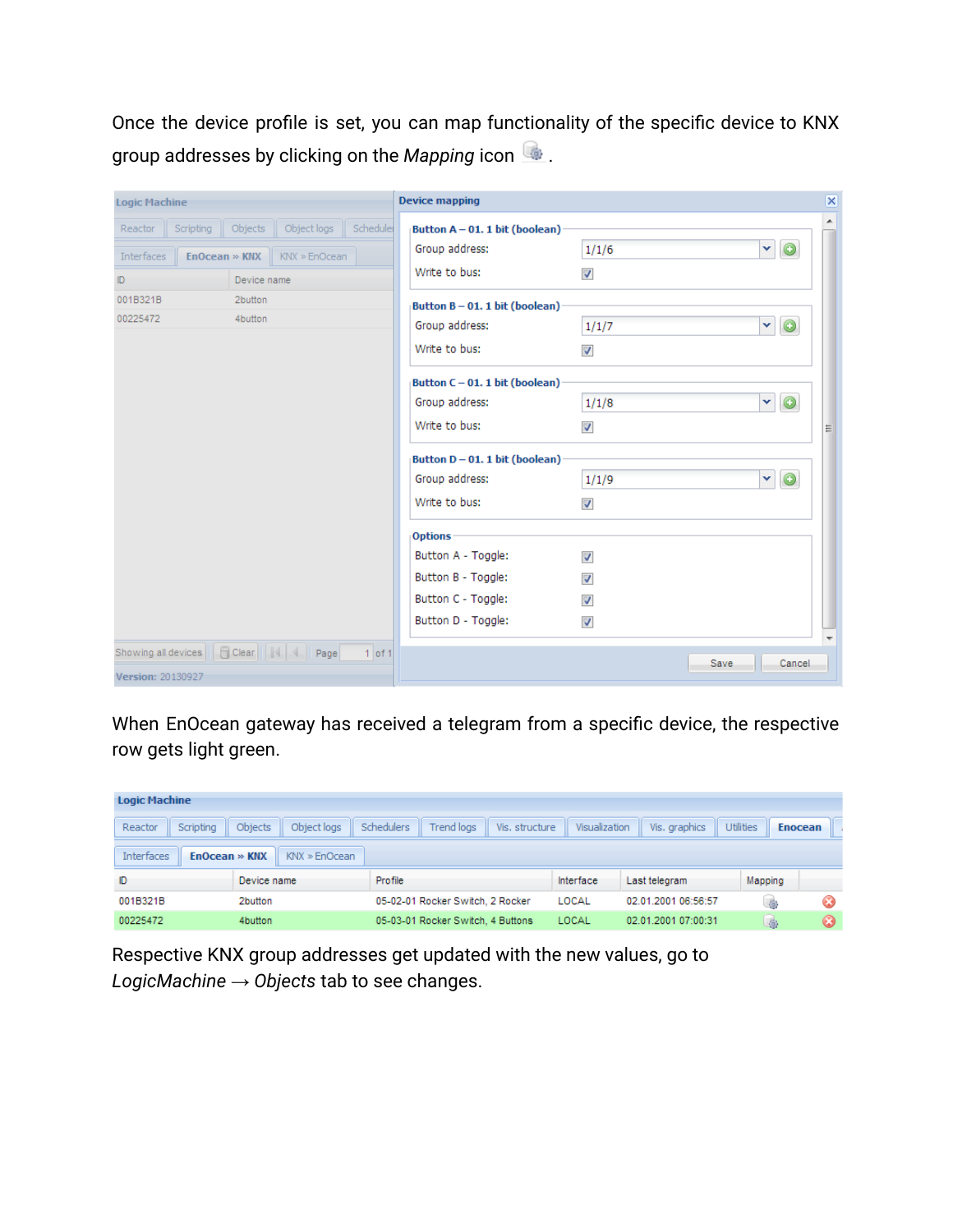| Scripting      | <b>Objects</b><br>Object logs | <b>Buildings</b> | Visualization               | Visualization icons | <b>Utilities</b>                                 | Enocean         | <b>Alerts</b> | Logs | Error log       | <b>O</b> Help |                  |                                  |           |
|----------------|-------------------------------|------------------|-----------------------------|---------------------|--------------------------------------------------|-----------------|---------------|------|-----------------|---------------|------------------|----------------------------------|-----------|
| Group addr     | Object name                   | Data type        |                             | Current value       |                                                  | Logging enabled | Tags          |      | Object comments | Set value     | $\blacktriangle$ |                                  |           |
| 11/7/12        | Pushbutton2 - Button A        |                  | 01.1 bit (boolean)          | 0                   | No.                                              |                 |               |      | EnOcean FFF63C  | 哪             | À                | Ø                                | $\bullet$ |
| 11/7/13        | Pushbutton3 - Button A        |                  | 01.1 bit (boolean)          | 0                   | No.                                              |                 |               |      | EnOcean FFF63C  | -4            | B                | ☑                                | $\odot$   |
| 11/7/15        | room panel - Fan Auto         |                  | 01.1 bit (boolean)          | $\mathbf{1}$        | No.                                              |                 |               |      | EnOcean 0003A   | -             | À                | Ø                                | $\bf{O}$  |
| 11/7/16        | room panel - Fan Speed        |                  | 05.001 scale                | 66%                 | No.                                              |                 |               |      | EnOcean 0003A   | -             | Ø                | 7                                | $\odot$   |
| 11/7/17        | room panel - Occupancy        |                  | 01.1 bit (boolean)          | 0                   | No.                                              |                 |               |      | EnOcean 0003A   | $\mathbb{R}$  | À                | $\overline{\mathscr{L}}$         | $\odot$   |
| 11/7/18        | room panel - Set Point        |                  | 09. 2 byte floating point   | 22.56               | No                                               |                 |               |      | EnOcean 0003A   | <b>Rep</b>    | B                | ☑                                | $\odot$   |
| 11/7/19        | room panel - Temperature      |                  | 09. 2 byte floating point   | 20.5                | No.                                              |                 |               |      | EnOcean 0003A   | $\mathbb{R}$  | À                | ø                                | $\bf{O}$  |
| 1/4/6          | LED Dimmer 3                  |                  | 05.001 scale                | 55%                 | No                                               |                 |               |      |                 | G.            | À                | $\overline{\mathscr{L}}$         | $\odot$   |
|                |                               |                  |                             |                     |                                                  |                 |               |      |                 |               |                  |                                  |           |
| Add new object | Auto update enabled           |                  | <b>Fi</b> Clear<br>H4.<br>∢ | Page                | 3 of 3 $\rightarrow$ $\rightarrow$ $\rightarrow$ |                 |               |      |                 |               |                  | Displaying objects 61 - 68 of 68 |           |

## **1.3. KNX to EnOcean mapping**

You should click on the *Add new device* button **O** Add new device to add the EnOcean device which will be communicated from a specific KNX object.

| Logic Machine  |               |             |                          |                        |                                 |                |                          |               |                  |           |             |                                             |
|----------------|---------------|-------------|--------------------------|------------------------|---------------------------------|----------------|--------------------------|---------------|------------------|-----------|-------------|---------------------------------------------|
| Reactor        | Scripting     | Objects     | Object logs              | Schedulers             | Trend logs                      | Vis. structure | Visualization            | Vis. graphics | <b>Utilities</b> | Enocean   | Alerts Logs |                                             |
| Interfaces     | EnOcean » KNX |             | $KNX \gg$ EnOcean        |                        |                                 |                |                          |               |                  |           |             |                                             |
| Address        |               | Device name |                          | <b>Device</b>          |                                 | Profile        |                          |               |                  | Interface |             | <b>Last tele</b><br>$\overline{\mathbf{x}}$ |
|                |               |             |                          | Interface:<br>Profile: | Address offset:<br>Device name: | $\circ$        | LOCAL (BaseID: FF85CA80) |               | v<br>ᄉ<br>v      |           |             | $\checkmark$                                |
|                |               |             |                          |                        |                                 |                |                          |               |                  | Save      | Cancel      |                                             |
|                |               |             |                          |                        |                                 |                |                          |               |                  |           |             |                                             |
| Add new device | ш             |             | Clear               Page |                        |                                 |                |                          |               |                  |           |             |                                             |

Once the device was added, you should pair it with a specific device in the EnOcean network, click on a *Teach-in* button ( *EnOcean → KNX >> EnOcean* tab).

*Note!* The EnOcean device should be set in a learning mode in order to pair it successfully.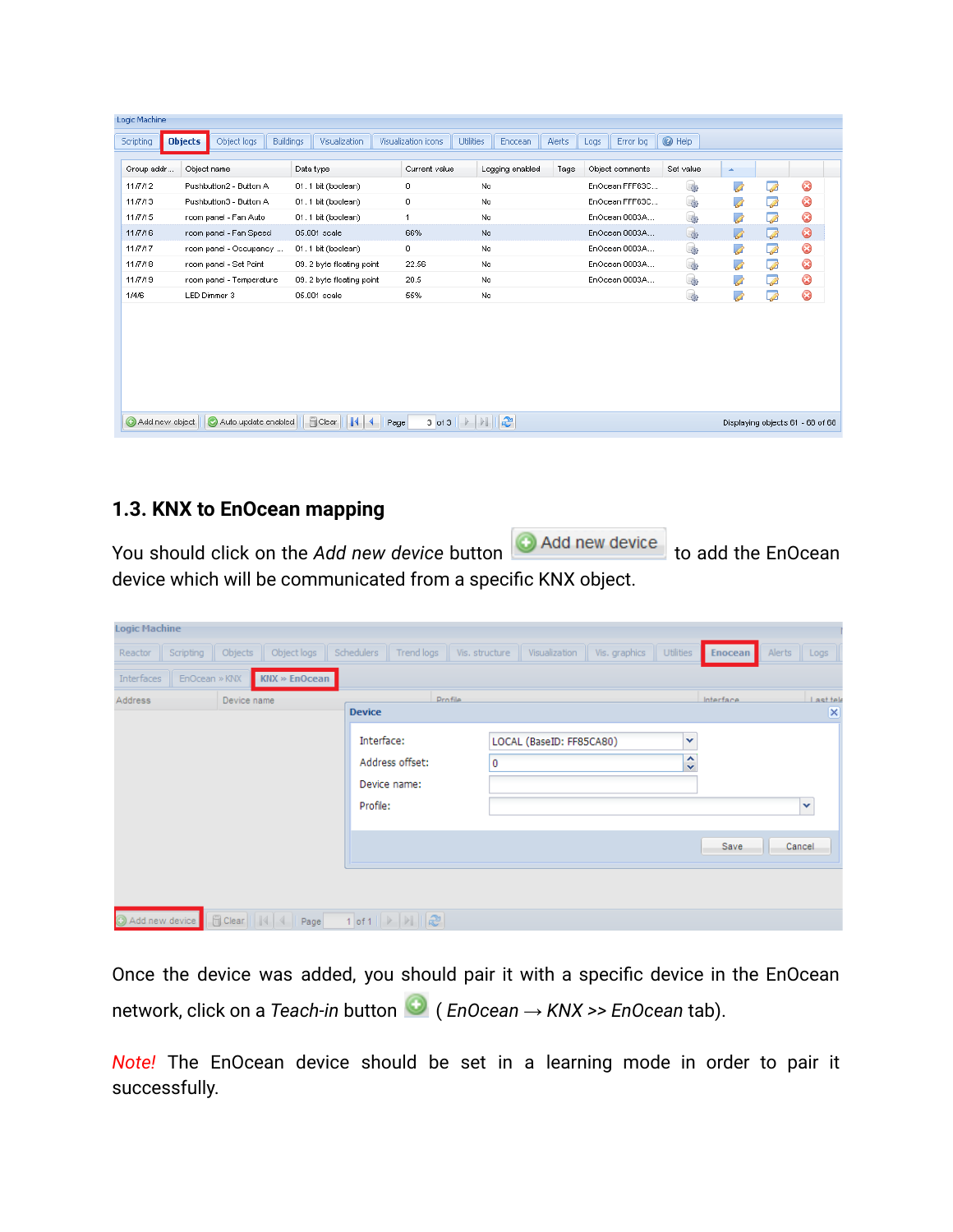| Logic Machine        |               |                                  |               |          |                     |                  |                                   |                |           |
|----------------------|---------------|----------------------------------|---------------|----------|---------------------|------------------|-----------------------------------|----------------|-----------|
| Objects<br>Scripting | Object logs   | <b>Buildings</b>                 | Visualization |          | Visualization icons | <b>Utilities</b> | <b>Enocean</b>                    | Alerts<br>Logs | Error log |
| <b>Interfaces</b>    | EnOcean » KNX | <b>KNX » EnOcean</b>             |               |          |                     |                  |                                   |                |           |
| <b>Address</b>       | Device name   | Profile                          |               |          | <b>Interface</b>    |                  | Last telegram                     | Mapping        | Teach-in  |
| FFF6EF81             | Pushbutton1   | 05-02-01 Rocker Switch, 2 Rocker |               |          | BAP:192.168.1.45 -  |                  |                                   | 哪              | $\odot$   |
|                      |               |                                  |               |          |                     |                  |                                   |                |           |
|                      |               |                                  |               |          |                     |                  |                                   |                |           |
|                      |               |                                  |               | Teach-in |                     |                  | $\overline{\mathsf{x}}$           |                |           |
|                      |               |                                  |               |          |                     |                  | Telegram transmitted successfully |                |           |
|                      |               |                                  |               |          |                     |                  |                                   |                |           |
|                      |               |                                  |               |          |                     | OK.              |                                   |                |           |
|                      |               |                                  |               |          |                     |                  |                                   |                |           |

Further this device can be mapped with specific KNX addresses.

When KNX object value will be updated, the telegram will be sent to the respective EnOcean device.

| Logic Machine         |                                                |                                                                    |                         |
|-----------------------|------------------------------------------------|--------------------------------------------------------------------|-------------------------|
| Objects:<br>Scripting | Object logs<br><b>Buildings</b><br>M           | <b>Device mapping</b>                                              | $\overline{\mathsf{x}}$ |
| Interfaces            | EnOcean » KNX<br>KNX » EnOcean-                | Button A - 01. 1 bit (boolean)                                     |                         |
| <b>Address</b>        | Device name                                    | Group address:                                                     |                         |
| FFF6EF81              | Pushbutton1                                    | Send telegram:                                                     |                         |
|                       |                                                | Button B - 01. 1 bit (boolean)<br>Group address:<br>Send telegram: |                         |
|                       |                                                |                                                                    |                         |
|                       | Add new device     Fi Clear       4   4   Page | المحتابات بال                                                      | <b>Save</b><br>Cancel   |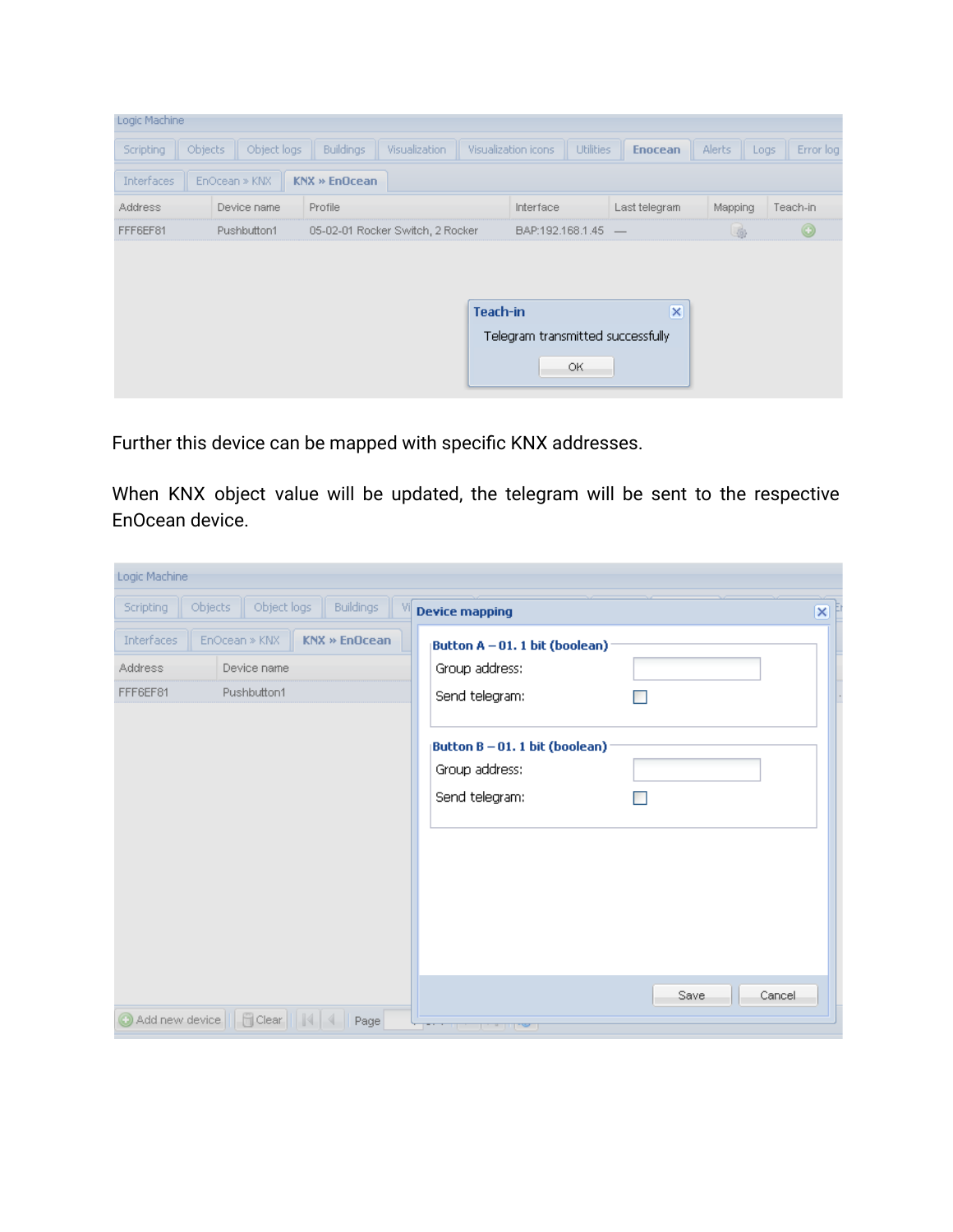| F6-01-01 | Rocker Switch, 1 Rocker                            |
|----------|----------------------------------------------------|
| F6-01-02 | Rocker Switch, 1 Rocker (inverted)                 |
| F6-01-03 | Rocker Switch, 1 Rocker (separate)                 |
| F6-02-01 | Rocker Switch, 2 Rocker                            |
| F6-02-02 | Rocker Switch, 2 Rocker (inverted)                 |
| F6-03-01 | <b>Rocker Switch, 4 Buttons</b>                    |
| F6-03-02 | Rocker Switch, 2 Buttons - On/Off/Toggle/Dim/Scene |
| F6-03-03 | Rocker Switch, 4 Buttons - On/Off/Toggle/Dim/Scene |
| F6-04-01 | <b>Key Card Activated Switch</b>                   |
| F6-05-01 | Liquid Leakage Sensor                              |
| F6-10-00 | <b>Window Handle</b>                               |
| D5-00-01 | Single Input Contact                               |
| A5-02-01 | Temperature Sensor (-40C0C)                        |
| A5-02-02 | Temperature Sensor (-30C10C)                       |
| A5-02-03 | Temperature Sensor (-20C20C)                       |
| A5-02-04 | Temperature Sensor (-10C30C)                       |
| A5-02-05 | Temperature Sensor (0C40C)                         |
| A5-02-06 | Temperature Sensor (10C50C)                        |
| A5-02-07 | Temperature Sensor (20C60C)                        |
| A5-02-08 | Temperature Sensor (30C70C)                        |
| A5-02-09 | Temperature Sensor (40C80C)                        |
| A5-02-0A | Temperature Sensor (50C.90C)                       |
| A5-02-0B | Temperature Sensor (60C100C)                       |
| A5-02-10 | Temperature Sensor (-60C20C)                       |

# **1.4. Supported EnOcean profiles**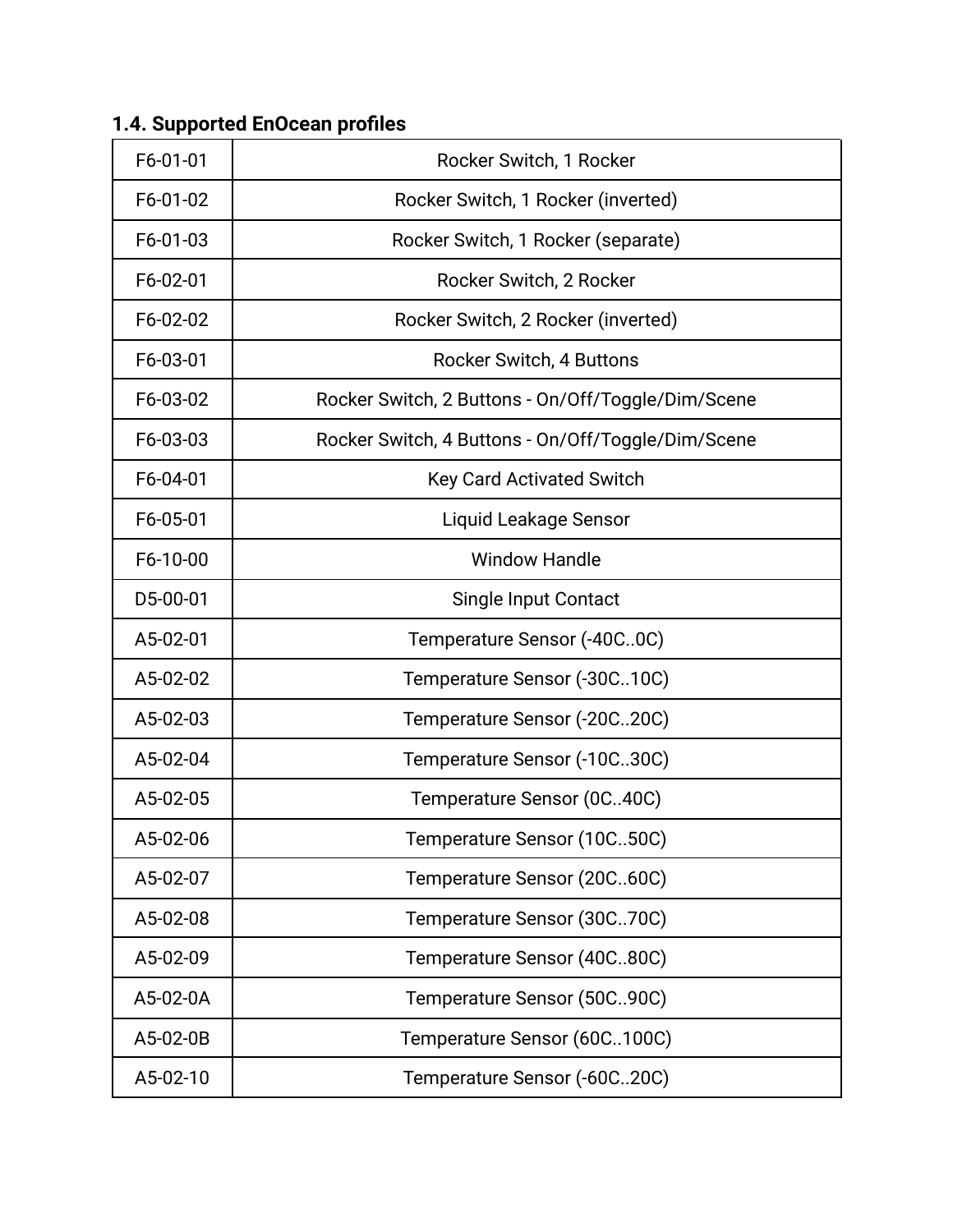| A5-02-11 | Temperature Sensor (-50C30C)                                      |
|----------|-------------------------------------------------------------------|
| A5-02-12 | Temperature Sensor (-40C40C)                                      |
| A5-02-13 | Temperature Sensor (-30C50C)                                      |
| A5-02-14 | Temperature Sensor (-20C60C)                                      |
| A5-02-15 | Temperature Sensor (-10C70C)                                      |
| A5-02-16 | Temperature Sensor (0C80C)                                        |
| A5-02-17 | Temperature Sensor (10C90C)                                       |
| A5-02-18 | Temperature Sensor (20C100C)                                      |
| A5-02-19 | Temperature Sensor (30C110C)                                      |
| A5-02-1A | Temperature Sensor (40C120C)                                      |
| A5-02-1B | Temperature Sensor (50C130C)                                      |
| A5-04-01 | Temperature & Humidity Sensor (0C40C, 0%100%)                     |
| A5-04-02 | Temperature & Humidity Sensor (-20C60C, 0%100%)                   |
| A5-06-01 | Light Sensor (300lx60000lx)                                       |
| A5-06-02 | Light Sensor (0lx1024lx)                                          |
| A5-06-03 | Light Sensor (0lx100lx, 300lx30000lx)                             |
| A5-07-01 | <b>Occupancy Sensor</b>                                           |
| A5-08-01 | Light Sensor 0lx to 510lx, Temperature 0C to 51C and Occupancy    |
| A5-08-02 | Light Sensor 0lx to 1020lx, Temperature 0C to 51C and Occupancy   |
| A5-08-03 | Light Sensor 0lx to 1530lx, Temperature -30C to 50C and Occupancy |
| A5-09-04 | Humidity, CO2, Temperature Sensor                                 |
| A5-10-01 | Temperature Sensor; Set Point, Fan Speed and Occupancy Control    |
| A5-10-02 | Temperature Sensor; Set Point, Fan Speed and Day/Night Control    |
| A5-10-03 | Temperature Sensor; Set Point Control                             |